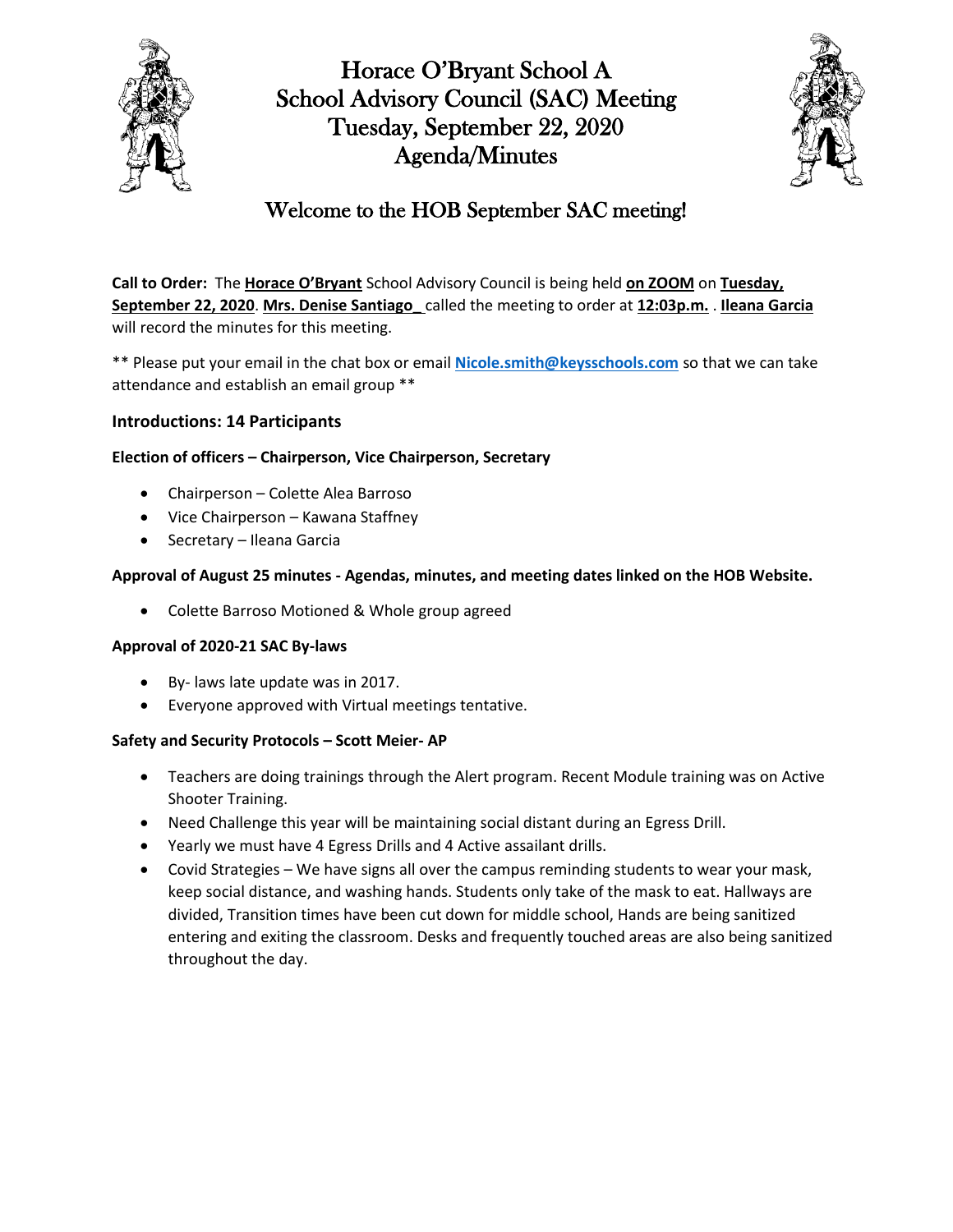

# Horace O'Bryant School A School Advisory Council (SAC) Meeting Tuesday, September 22, 2020 Agenda/Minutes



## **K-8 STAR and Progress Monitoring Testing (7th grade Civics and 5th/8th grade Science) – Dana Ring – Literacy Coach, Nicole Smith- AP**

- Dana Ring is working on the testing process. Kindergarten will begin this week. Star Testing will be the week of October 5.
- Nicole Smith Progress Monitoring for middle school has begun. Science will be on the 28<sup>th</sup>, 29<sup>th</sup>

## **Start with Hello Week – Lucy Kuszewski – School Counselor**

 Start with Hello is the Sandy Hook Promise Program. This program is teaching children how to identify other students that are lonely and need a friend. We are having activities all this week to promote the program. The group meets 2x a month. Malla & Lucy are the middle school leaders. Natalie and Ms. Cece are the elementary school leaders.

**Athletics** – Volleyball, Cheer Tryouts, Buccanette Tryouts – John Grimesey, Athletic Director

- Football Cancelled
- Volleyball starts tonight
- Cheer Tryouts Next Week
- Buccanette's tryouts in 2 weeks with Ms. Ivy
- Cross Country might still happen
- Currently planning for Basketball

## **Calendar Dates – Nicole Smith**

Early release – Oct. 8 (Sept. 30 – Cancelled)

End of the first Nine Weeks/Early Release – Oct. 12

Report Cards – Oct. 13

Progress Reports – Were distributed Sept. 17, 18 – parent signature required.

**Open Agenda**: Future Virtual SAC meetings were discussed as an alternate option.

Return to Fulltime instruction is still tentative and will be discussed at School board Meeting.

**Next Meeting Date & Time**: The next meeting will be held on **October 27th**

**Meeting Adjournment** @ 12:50p.m.